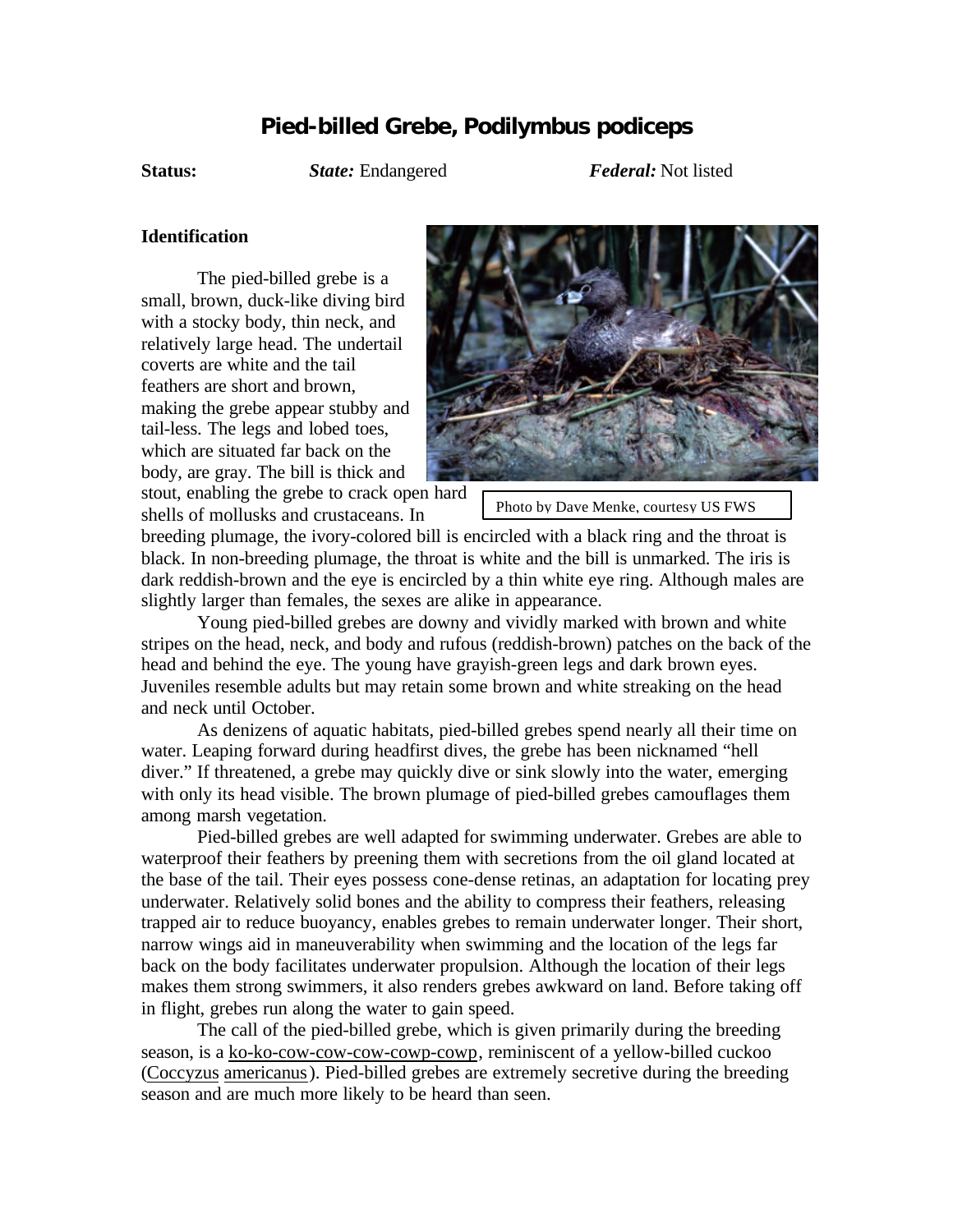## **Habitat**

Pied-billed grebes nest in freshwater marshes associated with ponds, bogs, lakes, reservoirs, or slow-moving rivers. Breeding sites typically contain fairly deep open water at depths of 0.25 to 2.0 m (0.8 to 6.6 ft.) interspersed with submerged or floating aquatic vegetation and dense emergent vegetation. Vegetative species found at breeding sites include cattails (Typha spp.), bulrushes (Scirpus spp.), arrow arum (Peltandra virginica), and phragmites (Phragmites australis). Marshes created by impoundments or through the industrious actions of beavers (Castor canadensis) may serve as nesting locales. Infrequently, pied-billed grebes nest in coastal estuaries that receive minimal tidal fluctuations.

Pied-billed grebes occupy a greater diversity of habitats during the nonbreeding season. Inland freshwater ponds, impoundments, lakes, rivers, brackish marshes, estuaries, inlets, and coastal bays may be inhabited. When freshwater freezes over, piedbilled grebes can be found in brackish marshes or tidal creeks.

## **Status and Conservation**

During the 1800s, the pied-billed grebe was a fairly common breeding species within suitable habitat in New Jersey. Market hunters harvested grebes as food and for their feathers, which were used to make earmuffs and hats. Consequently, by the late 1800s and early 1900s, grebe populations were greatly reduced. By 1940, there were only 12 known nesting sites in northern New Jersey. The large amount of land preserved and managed for waterfowl from the 1940s to the 1960s facilitated an increase in grebe populations. Despite the protection of wildlife refuges, many marshes continued to be drained and filled, resulting in a decline of nesting grebes in New Jersey since the 1970s.

Due to population declines resulting from habitat loss, the pied-billed grebe was listed as a threatened breeding species in New Jersey in 1979. Despite the grebe's protected status, its habitat continued to be destroyed and degraded, resulting in a further reduction in the number of breeding pied-billed grebes. In 1981, there were only two known breeding sites in the state: Kearny Marsh, which contained 16 pairs, and Pedricktown, which held one pair. Due to its dire status in the state, the pied-billed grebe was reclassified as an endangered species in 1984. The New Jersey Natural Heritage Program considers the pied-billed grebe to be "demonstrably secure globally," yet "critically imperiled in New Jersey" (Office of Natural Lands Management 1992). Due to declines in New Jersey, the pied-billed grebe was included on the National Audubon Society's Blue List of Imperiled Species as a local problem species in 1982. Concern for the pied-billed grebe is evident in other northeastern states, including New Hampshire, Massachusetts, and Connecticut, where it is listed as endangered. Limiting Factors and Threats

Habitat degradation and destruction resulting from the draining, dredging, filling, pollution, and siltation of wetlands are the greatest threats facing the pied-billed grebe population in New Jersey. The breeding habitat of these grebes--palustrine emergent wetlands, inland wetlands such as marshes and swamps without flowing water and less than 0.5 percent ocean-derived salinity--is one of the most threatened wetland types in the